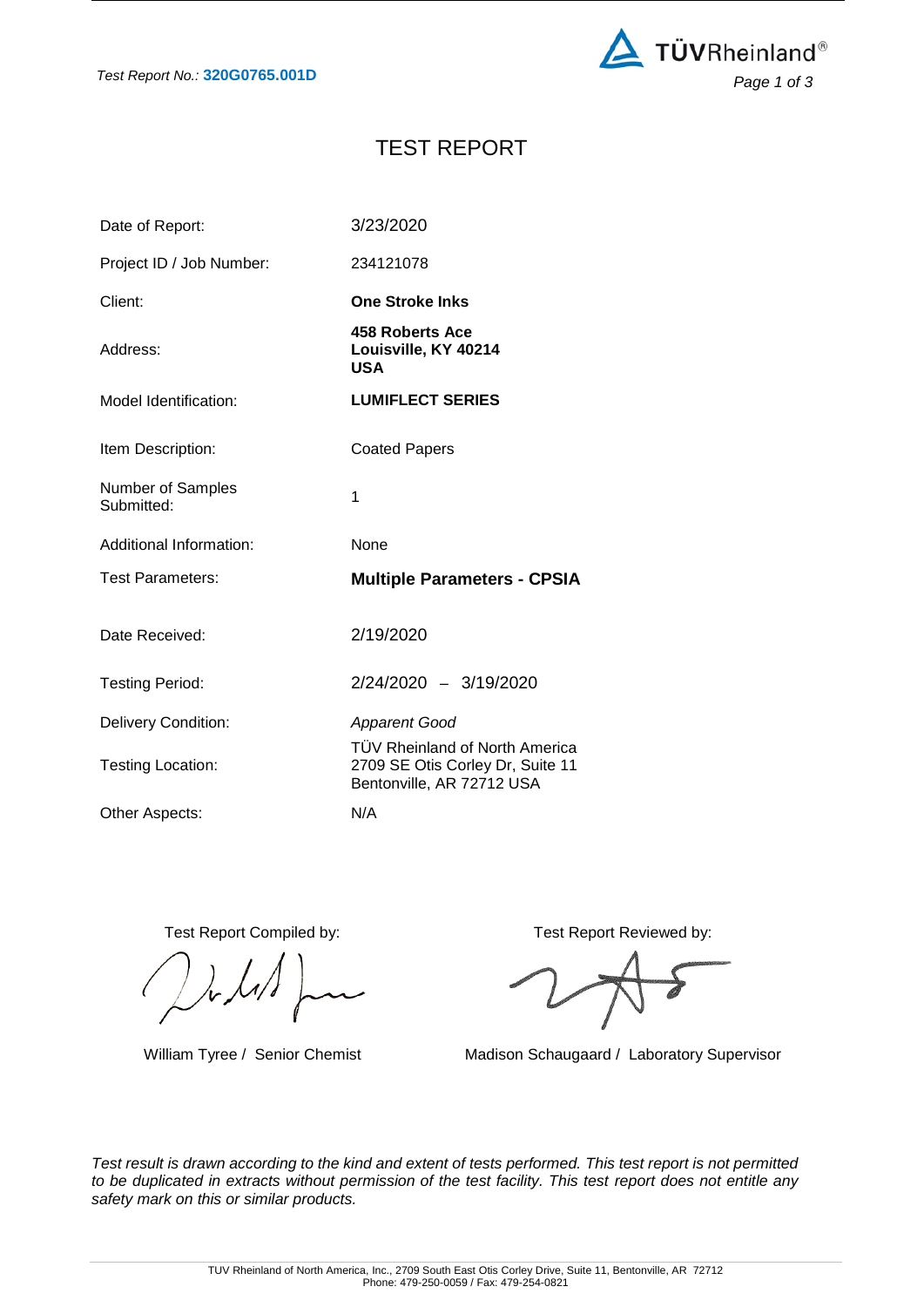

### **Test Parameters:**

| <b>Test Specification</b>                         |  |
|---------------------------------------------------|--|
| 1. Total Lead Content in Surface Coatings - CPSIA |  |
| 2. Total Phthalate Content in Substrates - CPSIA  |  |

## **Test Results:**

#### **Material Breakdown List - Chemical Testing**

| <b>Material</b><br>No. | <b>Material</b> | Color | Component / Location    |  |  |  |
|------------------------|-----------------|-------|-------------------------|--|--|--|
|                        | Dry Sample      | White | <b>LUMIFLECT SERIES</b> |  |  |  |

#### **RESULTS**

### **1. TOTAL LEAD CONTENT IN SURFACE COATINGS:**

The product shall comply with the Consumer Product Safety Act (CPSA) Regulations, 16 CFR 1303 and Consumer Product Safety Improvement Act (CPSIA). Surface coatings on toys and other articles intended for children shall not have total lead content in excess of 0.009 % (90 ppm).

**Test method:** The sample was analyzed by X-Ray Fluorescence Spectroscopy (XRF) according to ASTM F2853-10

|                                                                                                                                                                                                                                                                                                                  | <b>Material or</b> | <b>Lead Content (mg/kg)</b> | <b>Maximum Permissible Limit</b><br>100 $mg/kg$ |  |  |  |
|------------------------------------------------------------------------------------------------------------------------------------------------------------------------------------------------------------------------------------------------------------------------------------------------------------------|--------------------|-----------------------------|-------------------------------------------------|--|--|--|
| Test No.                                                                                                                                                                                                                                                                                                         | Component          | MDL: 5 mg/kg                | (Pass/Fail)                                     |  |  |  |
|                                                                                                                                                                                                                                                                                                                  |                    | $<$ 5 mg/kg                 | Pass                                            |  |  |  |
| $\mathbf{M}$ and $\mathbf{N}$ and $\mathbf{N}$ and $\mathbf{N}$ and $\mathbf{N}$ and $\mathbf{N}$ and $\mathbf{N}$ and $\mathbf{N}$ and $\mathbf{N}$ and $\mathbf{N}$ and $\mathbf{N}$ and $\mathbf{N}$ and $\mathbf{N}$ and $\mathbf{N}$ and $\mathbf{N}$ and $\mathbf{N}$ and $\mathbf{N}$ and<br>$\mathbf{A}$ |                    |                             |                                                 |  |  |  |

Abbreviation: MDL = Method Detection Limit mg/kg denotes milligram per kilogram (ppm)

### **2. TOTAL PHTHALATE CONTENT IN SUBSTRATES:**

The CPSC prohibits children's toys and child care articles from containing concentrations of more than 0.1 percent of five phthalate chemicals, specifically diisononyl phthalate (DINP), diisobutyl phthalate (DIBP), di-npentyl phthalate (DPENP), di-n-hexyl phthalate (DHEXP), and dicyclohexyl phthalate (DCHP). Three phthalate chemicals, specifically di-(2-ethylhexyl) phthalate (DEHP), dibutyl phthalate (DBP), and benzyl butyl phthalate (BBP), under the CPSIA remains in full force and effect.

#### **Test method:** The sample was analyzed by organic solvent extraction and GCMS according to CPSC-CH-C1001-09.4

| <b>Test</b>                                                                                                                                                                                                                                                                                                                            | <b>Material</b> | $MDL: 0.005\%$     |                   |                     |                    |                   |                       | <b>Maximum</b><br><b>Permissible</b><br>Limit |                                                                                                                          |                       |
|----------------------------------------------------------------------------------------------------------------------------------------------------------------------------------------------------------------------------------------------------------------------------------------------------------------------------------------|-----------------|--------------------|-------------------|---------------------|--------------------|-------------------|-----------------------|-----------------------------------------------|--------------------------------------------------------------------------------------------------------------------------|-----------------------|
| No.                                                                                                                                                                                                                                                                                                                                    |                 | <b>DiBP</b><br>(%) | <b>DBP</b><br>(%) | <b>DPENP</b><br>(%) | <b>DnHP</b><br>(%) | <b>BBP</b><br>(%) | <b>DEHP</b><br>$(\%)$ | <b>DCHP</b><br>(%)                            | <b>DINP</b><br>(%)                                                                                                       | 0.100%<br>(Pass/Fail) |
|                                                                                                                                                                                                                                                                                                                                        |                 |                    |                   |                     |                    |                   |                       |                                               | $ <\!\!0.005\% <\!\!0.005\% <\!\!0.005\% <\!\!0.005\% <\!\!0.005\% <\!\!0.005\% <\!\!0.005\% <\!\!0.005\% <\!\!0.005\% $ | Pass                  |
| Abbreviation:<br>$MDL = Method$ Detection Limit<br>$BBP = \text{Benzyl butyl}$ phthalate<br>$DBP = DibutyI$ phthalate<br>$DEHP = Di-(2-ethylhexyl)$ phthalate<br>$DPENP = Di-n-pentyl phthalate$<br>DIBP = Diisobutyl phthalate<br>DINP = Diisononyl phthalate<br>DCHP = Dicyclohexyl phthalate<br>$DHEXP/DnHP = Di-n-hexyl phthalate$ |                 |                    |                   |                     |                    |                   |                       |                                               |                                                                                                                          |                       |